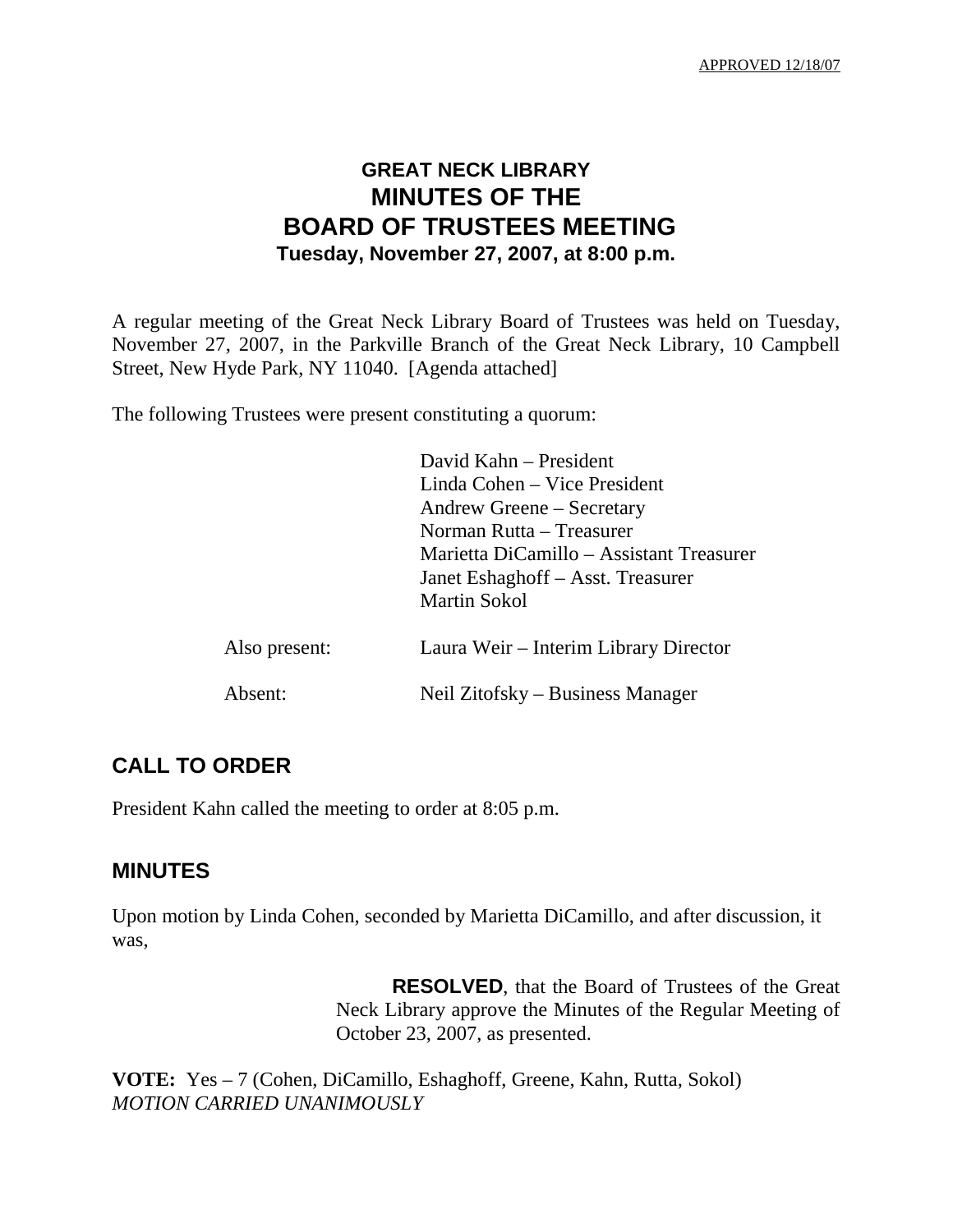#### \_\_\_\_\_\_\_\_\_\_\_\_\_\_\_\_\_\_ **TREASURER'S REPORT – PERSONNEL REPORT**

During the month of October 2007, revenue received was \$26,442. Total expenses were \$609,055.

\_\_\_\_\_\_\_\_\_\_\_\_\_\_\_\_\_\_\_\_\_\_\_\_\_\_\_\_\_\_\_\_\_\_\_\_\_\_\_\_\_\_\_\_\_\_\_\_\_\_\_\_\_\_\_\_\_\_\_\_\_\_\_\_\_\_\_\_\_\_\_\_\_\_\_\_\_\_\_\_\_\_\_\_\_\_\_

At the close of business, October 31, 2007, total operating fund holdings were \$1,385,258. Of these funds, \$1,382,478 was on deposit at HSBC and Chase Bank, and \$2,780 was on hand in Petty Cash funds at Main and the Branches. This compares to an October 31, 2006, balance of \$880,739.

Additionally, the cash balance of the Main Building and Special Services fund was \$1,257,532; the Automated Library fund was \$59,127; the Restricted Gift fund was \$372,726; the Branch and Special Services fund was \$107,125. These funds totaled \$1,796,510 on October 31, 2007. The October 31, 2006, total was \$1,416,881.

Upon motion by Norman Rutta, seconded by Marietta DiCamillo, and after discussion, it was,

> **RESOLVED,** that the Board of Trustees of the Great Neck Library accept the November 27, 2007, Treasurer's Report with the Personnel Changes of October 20, 2007, through November 20, 2007.

**VOTE:** Yes – 7 (Cohen, DiCamillo, Eshaghoff, Greene, Kahn, Rutta, Sokol) *MOTION CARRIED UNANIMOUSLY*

Upon motion by Norman Rutta, seconded by Marietta DiCamillo, and after discussion, it was,

> **RESOLVED,** that the Board of Trustees of the Great Neck Library authorize the Treasurer, who has reviewed all checks and supporting documentation, to pay the persons named in the Warrant dated October 20, 2007, through November 20, 2007, Paid Checks numbered 0024756 through 0024760, 0024815 through 0024820, 1195 and 36236 through 36247 and Checks To-Be-Paid numbered 36248 through 36404, the sums set against their respective names, amounting in the aggregate to \$560,383.03.

**VOTE:** Yes – 7 (Cohen, DiCamillo, Eshaghoff, Greene, Kahn, Rutta, Sokol) *MOTION CARRIED UNANIMOUSLY*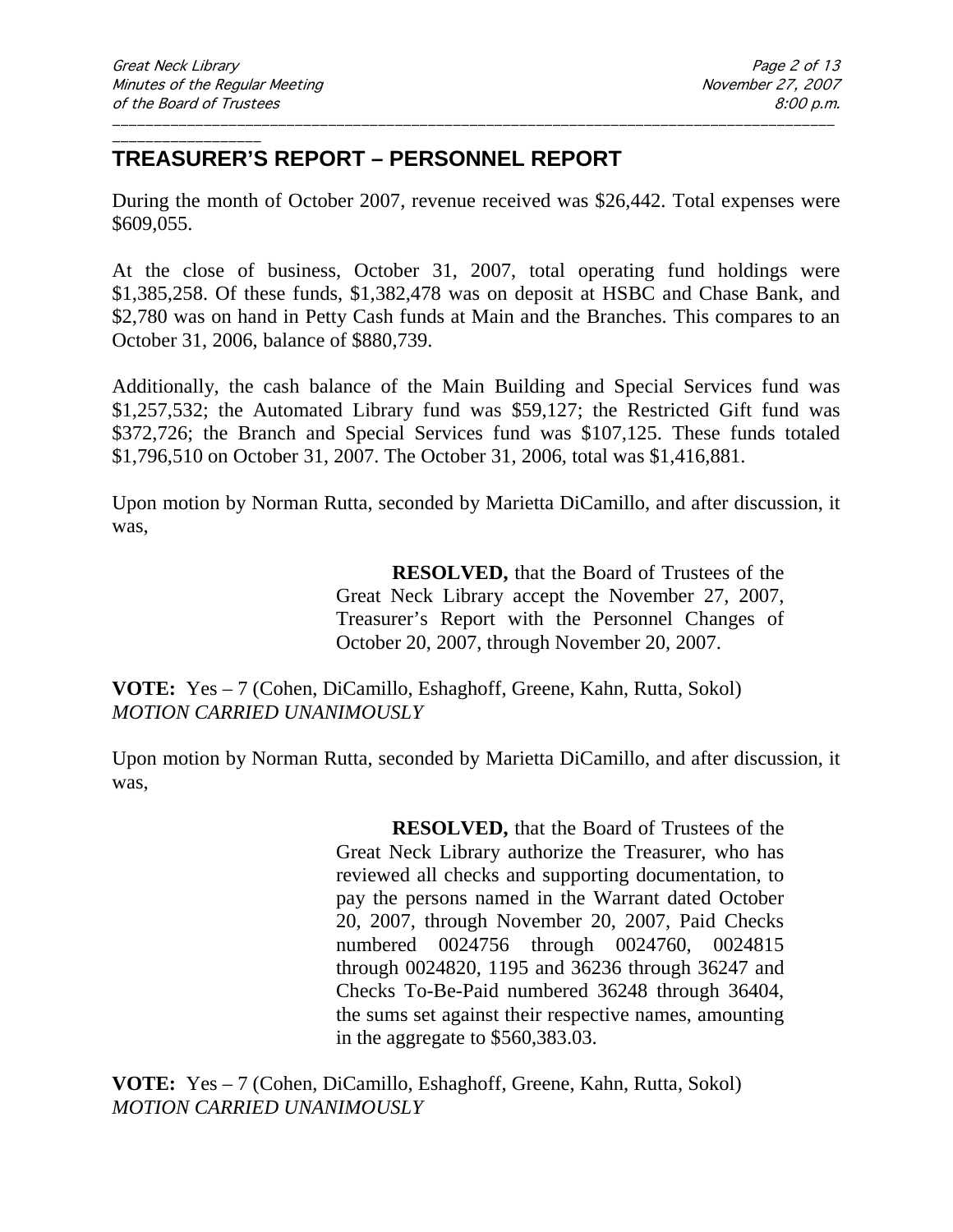Upon motion by Norman Rutta, seconded by Marietta DiCamillo, and after discussion, it was,

\_\_\_\_\_\_\_\_\_\_\_\_\_\_\_\_\_\_\_\_\_\_\_\_\_\_\_\_\_\_\_\_\_\_\_\_\_\_\_\_\_\_\_\_\_\_\_\_\_\_\_\_\_\_\_\_\_\_\_\_\_\_\_\_\_\_\_\_\_\_\_\_\_\_\_\_\_\_\_\_\_\_\_\_\_\_\_

**RESOLVED,** that the Board of Trustees of the Great Neck Library accept the Payroll Warrants for pay dates October 11 and October 25, 2007, which have been reviewed by the Treasurer, in the amounts of \$160,007.19 and \$161,157.89 respectively, for a total of \$321,165.08.

**VOTE:** Yes – 7 (Cohen, DiCamillo, Eshaghoff, Greene, Kahn, Rutta, Sokol) *MOTION CARRIED UNANIMOUSLY*

# **REPORTS**

## SECRETARY

Secretary Greene reported on the results of the October 29, 2007, Library election as follows:

**Board of Trustees Nominating Committee** Allegra Goldberg – 162 votes Hadassa Legatt – 363 votes Anna M. Kaplan – 978 votes

Anna M. Kaplan and Hadassa Legatt were welcomed in absentia to the Board of Trustees and the Nominating Committee respectively. Allegra Goldberg was thanked for her willingness to be involved in the Library.

## **Amendments to the Bylaws**

The below proposed amendments to the bylaws were defeated.

*Change from voting by proxies to voting by absentee ballots*  $Yes - 177; No - 740$ 

*Hiring of the Business Manager by the Board of Trustees instead of the Director*  $Yes - 158; No - 748$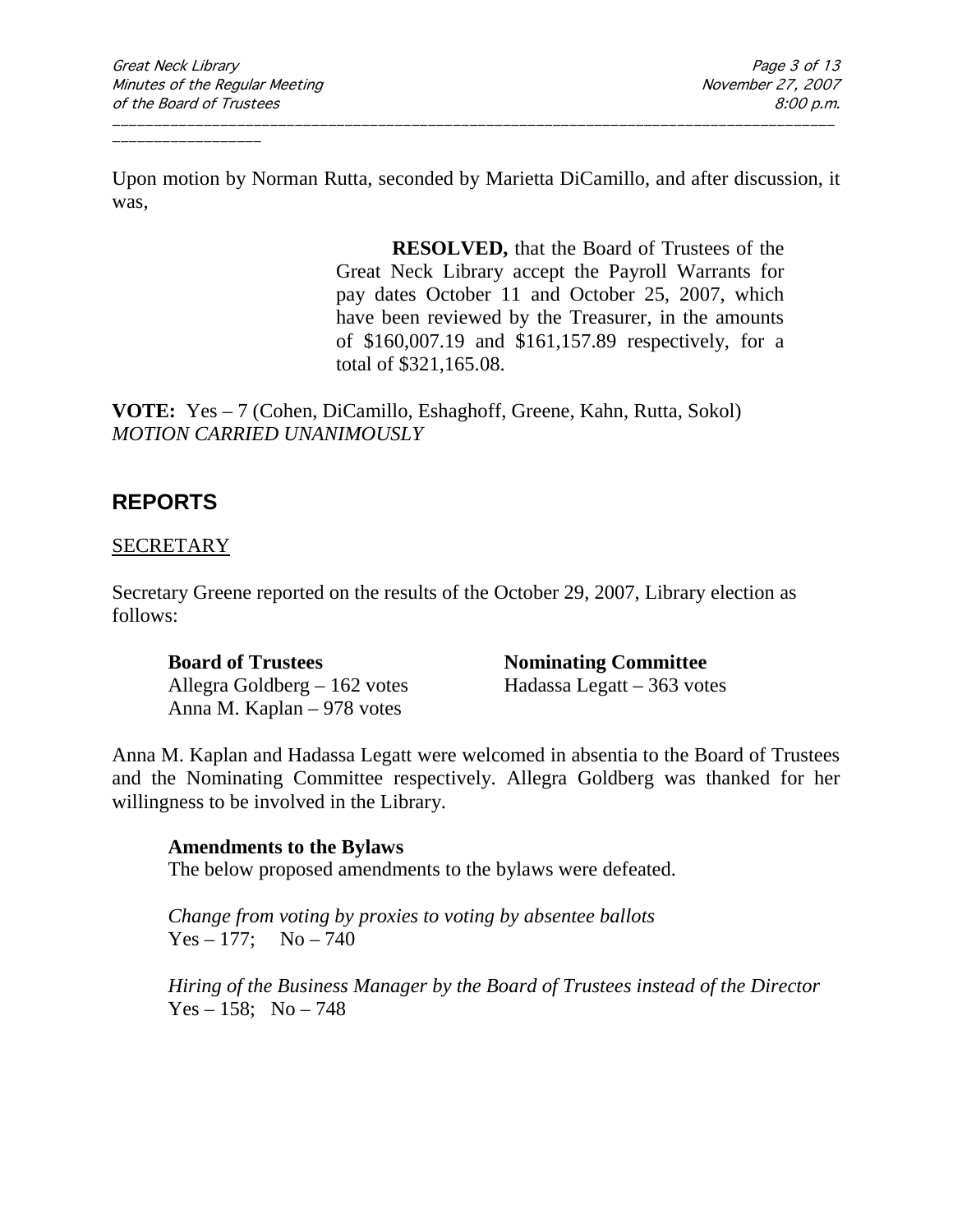POLICY COMMITTEE

\_\_\_\_\_\_\_\_\_\_\_\_\_\_\_\_\_\_

Trustee Cohen, Chair of the Policy Committee, reported on the October 24, 2007, Policy Committee meeting, the Minutes of which are appended.

\_\_\_\_\_\_\_\_\_\_\_\_\_\_\_\_\_\_\_\_\_\_\_\_\_\_\_\_\_\_\_\_\_\_\_\_\_\_\_\_\_\_\_\_\_\_\_\_\_\_\_\_\_\_\_\_\_\_\_\_\_\_\_\_\_\_\_\_\_\_\_\_\_\_\_\_\_\_\_\_\_\_\_\_\_\_\_

Interim Director Weir stated that the Computer Department was unable to conduct computer classes because they were down by one member of staff. An outside agency will be hired to conduct some computer classes on a trial basis starting in the winter. Expenditures will come from the Programming budget.

Since there was no urgent issue facing the Policy Committee, the next meeting will take place perhaps in February.

The Interim Director is to look into whether the senior centers would like any of our discarded books.

*Public Comments: Stanley Romaine*

### INTERIM DIRECTOR [Report appended]

In addition to her written report, Interim Director Weir indicated that at the meeting on Library Consolidation, State Senator Craig Johnson disclosed that last year when there was a \$15 million excess in the sewer budget, the money was used by the County to pay other bills. He was afraid that if there was excess money in the library budget, it would be used for other bills if the consolidation went through. Trustee DiCamillo brought out that this was a serious charge since the sewer district budget is public funds from a specific area. She asked the Director to check the facts and if not accurate, they should be corrected for the record.

Trustee DiCamillo reviewed Levels highlights and expressed her delight in reading the report of Levels Director Ethan Mann and she asked that this be conveyed to him.

Trustee Cohen will try to attend the NLS Annual Meeting on December 6<sup>th.</sup>

An update was requested of the Building Committee. Kevin Seaman, the Library's attorney, had contacted the architect's attorney and a response is being awaited. Trustees DiCamillo and Greene requested copies of the correspondence between both attorneys. Copies will be provided for all the Trustees. Trustee Sokol, Chair of the Building Committee, expressed displeasure with the process as it is moving very slowly. He felt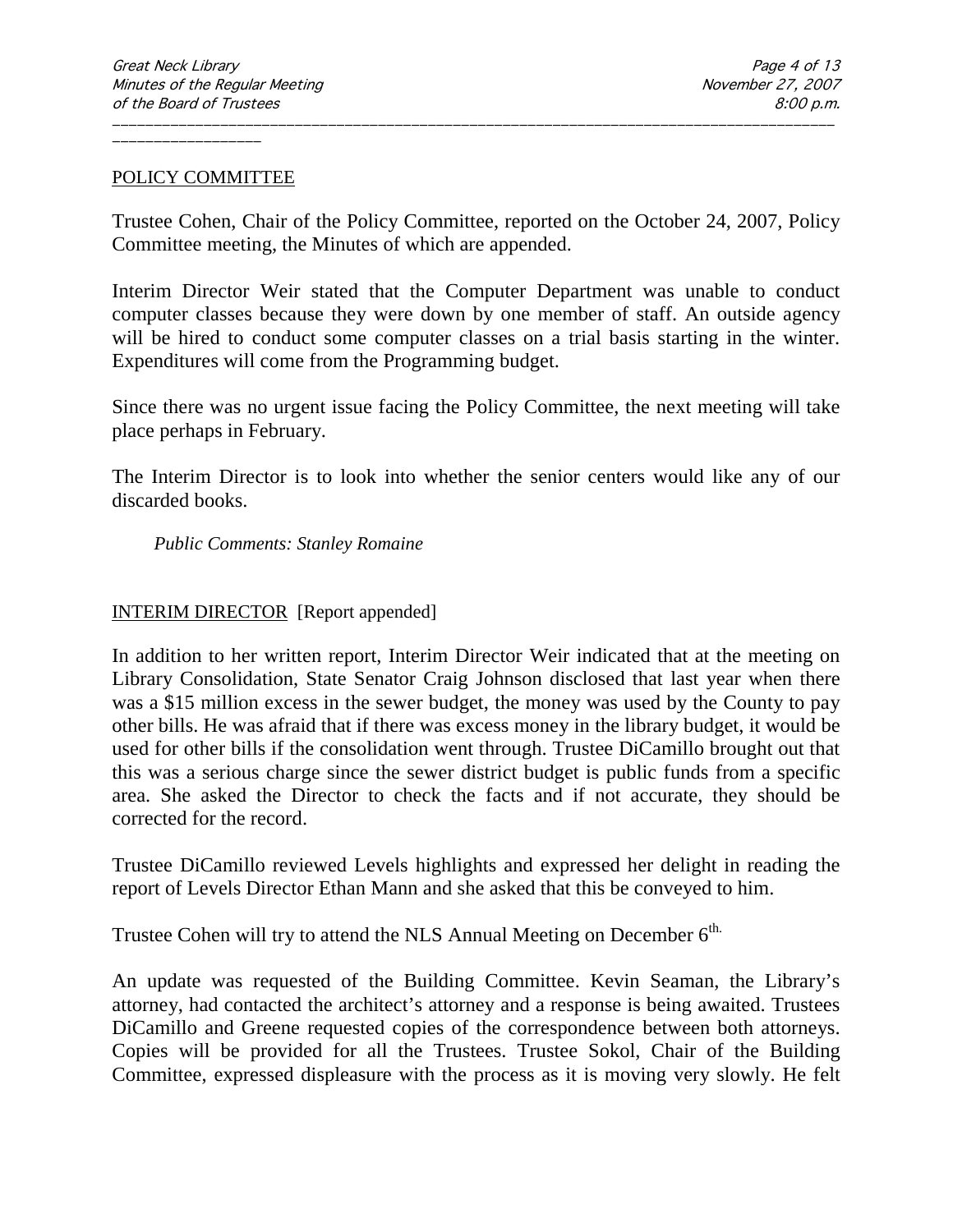\_\_\_\_\_\_\_\_\_\_\_\_\_\_\_\_\_\_ that some things which could have been handled verbally are being done by writing letters and it is taking an inordinate amount of time.

\_\_\_\_\_\_\_\_\_\_\_\_\_\_\_\_\_\_\_\_\_\_\_\_\_\_\_\_\_\_\_\_\_\_\_\_\_\_\_\_\_\_\_\_\_\_\_\_\_\_\_\_\_\_\_\_\_\_\_\_\_\_\_\_\_\_\_\_\_\_\_\_\_\_\_\_\_\_\_\_\_\_\_\_\_\_\_

*Public Comments: Marilyn Bliok, Michael Currie* 

# **OLD BUSINESS**

## SEPTEMBER 25, 2007 MINUTES

Upon motion by Marietta DiCamillo and seconded by Linda Cohen and after discussion, it was,

> **RESOLVED,** that the Board of Trustees of the Great Neck Library take from the table the Minutes of the September 25, 2007, Board Meeting.

**VOTE:** Yes – 7 (Cohen, DiCamillo, Eshaghoff, Greene, Kahn, Rutta, Sokol) *MOTION CARRIED UNANIMOUSLY*

Upon motion by Linda Cohen and seconded by David Kahn and after discussion, it was,

**RESOLVED,** that the Board of Trustees of the Great Neck Library approve the Minutes of the September 25, 2007, regular Board Meeting as presented.

There was a question at the October  $23<sup>rd</sup>$  Board meeting on whether or not the Minutes of the September 25<sup>th</sup> meeting were accurate. The acceptance of the Minutes was then tabled until after Trustee DiCamillo listened to the audio recording of the meeting. She did not listen to the recording but had read the excerpt of the transcript of the meeting that was provided to her.

**Corrections:** page 6, paragraph 2, line 2 – delete *H2L2* and replace it with *The Director*.

Upon motion by Marietta DiCamillo and seconded by Linda Cohen and after discussion, it was,

> **RESOLVED,** that the Board of Trustees of the Great Neck Library accept the Minutes of the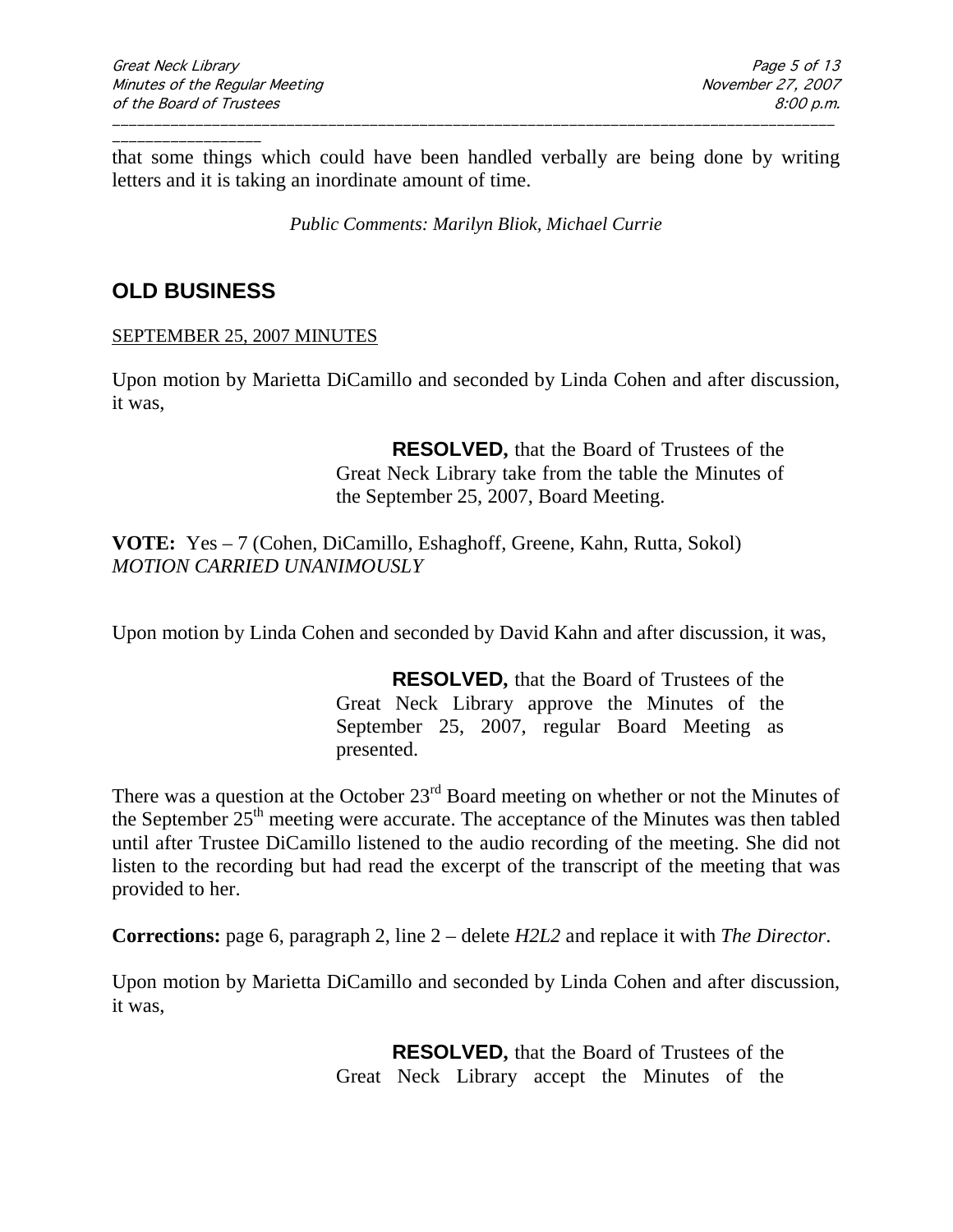September 25, 2007, regular Board Meeting as amended.

## **VOTE:** Yes – 7 (Cohen, DiCamillo, Eshaghoff, Greene, Kahn, Rutta, Sokol) *MOTION CARRIED UNANIMOUSLY*

## SNOW REMOVAL CONTRACT

Upon motion by Norman Rutta and seconded by Linda Cohen and after discussion, it was,

\_\_\_\_\_\_\_\_\_\_\_\_\_\_\_\_\_\_\_\_\_\_\_\_\_\_\_\_\_\_\_\_\_\_\_\_\_\_\_\_\_\_\_\_\_\_\_\_\_\_\_\_\_\_\_\_\_\_\_\_\_\_\_\_\_\_\_\_\_\_\_\_\_\_\_\_\_\_\_\_\_\_\_\_\_\_\_

**RESOLVED,** that the Board of Trustees of the Great Neck Library authorize the acceptance of the snow removal contract for the period November 1, 2007, through April 30, 2008, with EPG Construction Corp. at a base price of \$9,435 plus \$220 per sanding of accumulations under two (2) inches, and snow plow charges for accumulation over eight (8) inches to be charged to the Landscaping/Snow Removal budget line.

EPG Construction (Galvin Brothers) submitted a proposal with a base price of \$9,425 for accumulations of two to eight inches. No details were provided for the Board with respects to the cost for sanding and salting. It was felt that, although highly recommended, the quote from EPG was too high.

Shield Snow Plowing's proposal was at a base price of \$6,000 for accumulations of two to six inches and \$550 per sanding/salting.

The lowest bid came from Melville Snow Contractors. Their base price was \$2,800 for accumulations under six inches plus \$200 for six to nine inches and \$225 for sanding and salting. The Library had used Melville Snow Contractors in the past and was highly dissatisfied with their performance and it was felt that a bid should not have been solicited from them if they would not be considered in the selection process. Trustee DiCamillo requested of the Director to ask the Business Manager why he had selected and accepted a bid from a vendor who did not have a good track record with the Library and regardless she would also like the details of the contracts.

Trustee Rutta asked the Board's indulgence to assist the Business Manager in making up a bid document which would specify the Library's requirements for snow removal. The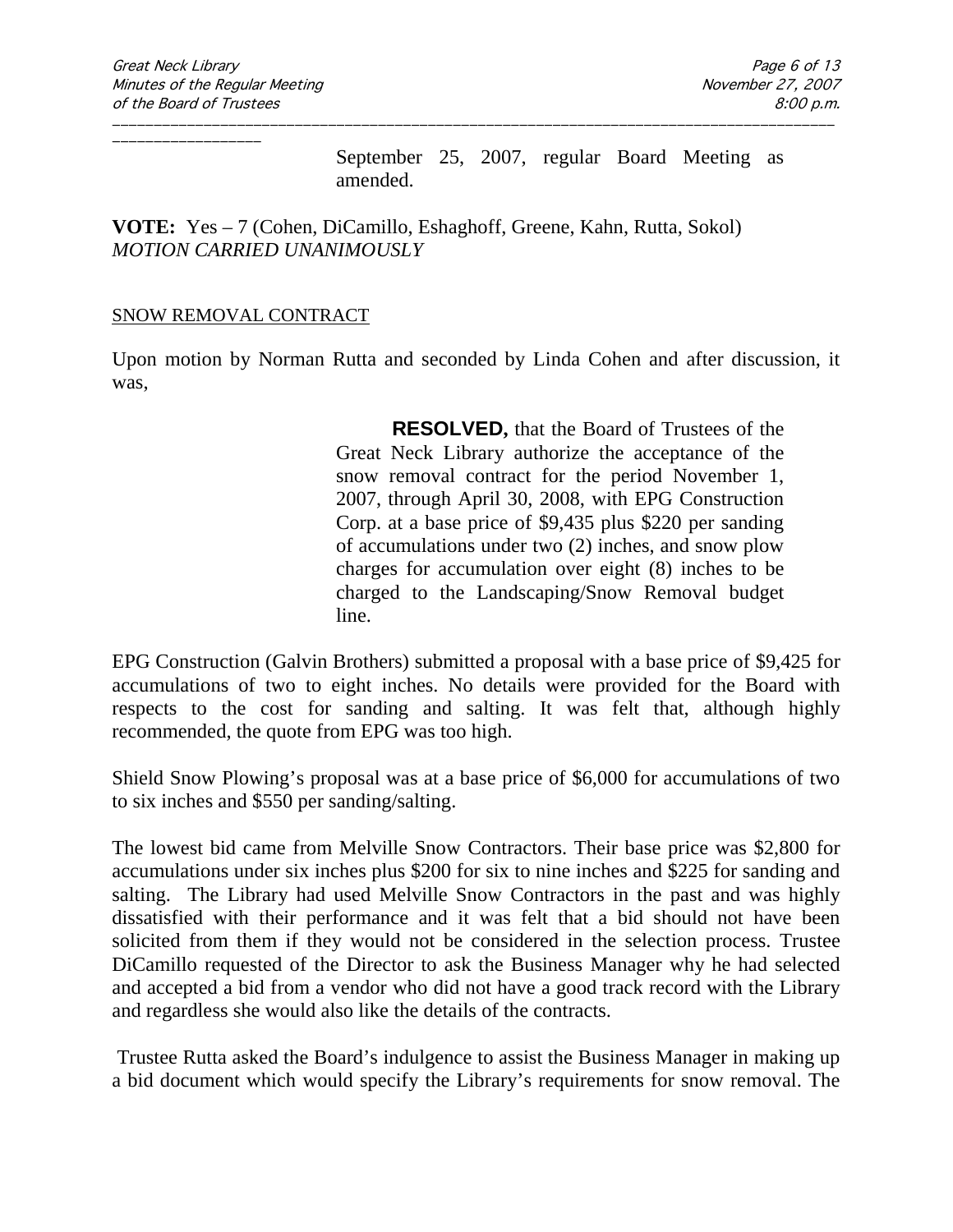\_\_\_\_\_\_\_\_\_\_\_\_\_\_\_\_\_\_ other suggestion offered was to give the lowest bid, Melville Snow Contractors, another chance.

\_\_\_\_\_\_\_\_\_\_\_\_\_\_\_\_\_\_\_\_\_\_\_\_\_\_\_\_\_\_\_\_\_\_\_\_\_\_\_\_\_\_\_\_\_\_\_\_\_\_\_\_\_\_\_\_\_\_\_\_\_\_\_\_\_\_\_\_\_\_\_\_\_\_\_\_\_\_\_\_\_\_\_\_\_\_\_

Comparison could not be made as details regarding the price of sanding and salting were not provided in all the bids. With the winter season almost here and not enough time to seek other proposals, the Board had to make a decision at this Board meeting. It was therefore decided to give the lowest bid, Melville Snow Contractors, another chance and their contract should have a proviso that if service was not provided according to the contract, there would be forfeiture. The motion on the table was therefore voted down and amended to go with the lowest bidder.

*Public Comments: Michael Currie, Marilyn Bliok, Jonathan Aubrey*

**VOTE:** Yes – 0; No – 7 (Cohen, DiCamillo, Eshaghoff, Greene, Kahn, Rutta, Sokol) *MOTION DEFEATED*

*The resolution was amended as follows:*

Upon motion by Norman Rutta and seconded by Marietta DiCamillo and after discussion, it was,

> **RESOLVED,** that the Board of Trustees of the Great Neck Library authorize the acceptance of the snow removal contract for the period November 1, 2007, through April 30, 2008, with Melville Snow Contractors at a base price of \$2,800 per accumulations under six (6) inches plus \$200 for six (6) to nine (9) inches and \$225 for sanding and salting to be charged to the Landscaping/Snow Removal budget line.

*Public Comments: Varda Solomon, Stanley Romaine*

**VOTE:** Yes – 7 (Cohen, DiCamillo, Eshaghoff, Greene, Kahn, Rutta, Sokol) *MOTION CARRIED UNANIMOUSLY*

## COMPUTER CONSULTANT

Interim Director Weir reported that the Business Manager had been in contact with two other companies but responses were not yet received.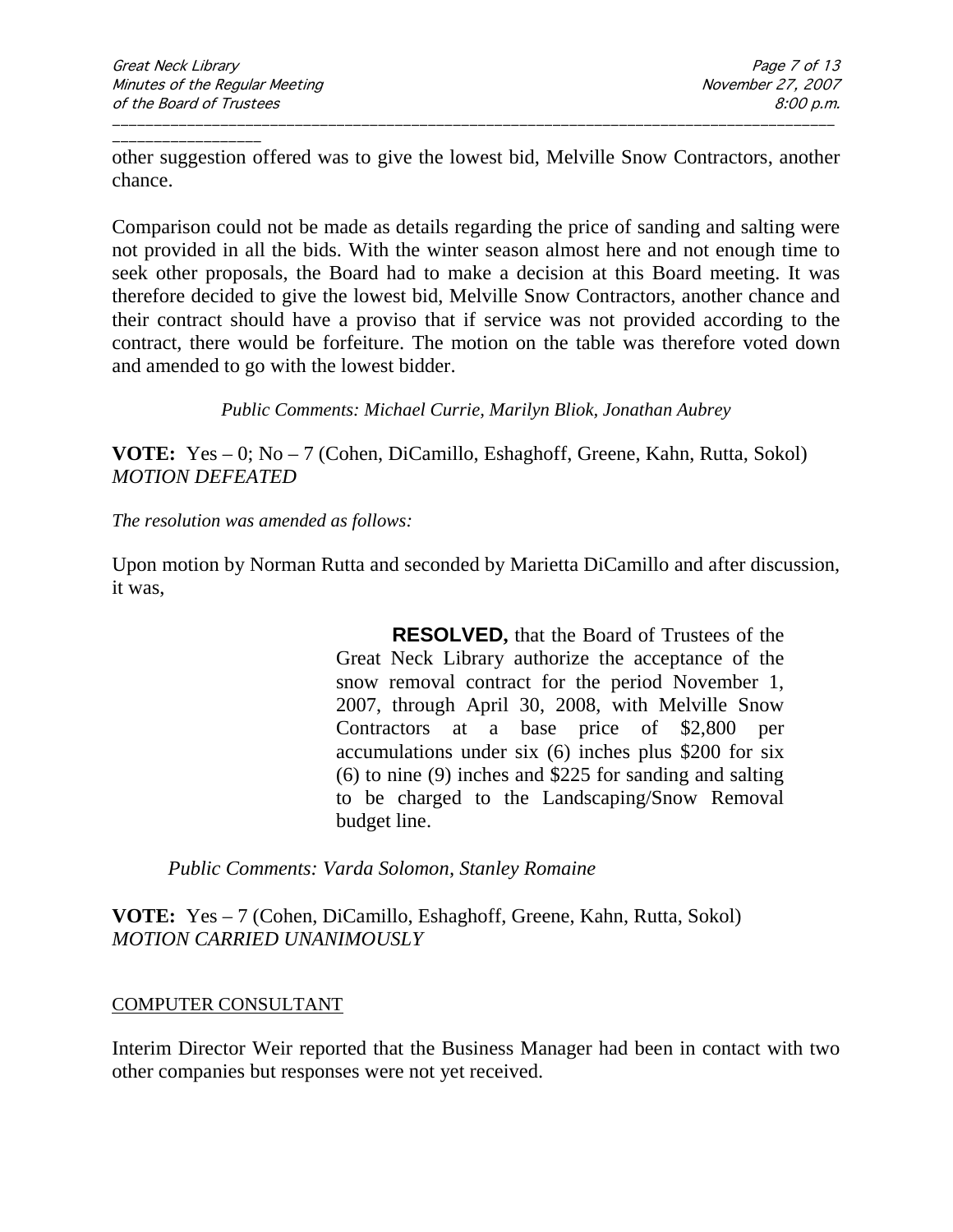# **NEW BUSINESS**

\_\_\_\_\_\_\_\_\_\_\_\_\_\_\_\_\_\_

### AUDIT ENGAGEMENT

Upon motion by Norman Rutta and seconded by Marietta DiCamillo and after discussion, it was,

\_\_\_\_\_\_\_\_\_\_\_\_\_\_\_\_\_\_\_\_\_\_\_\_\_\_\_\_\_\_\_\_\_\_\_\_\_\_\_\_\_\_\_\_\_\_\_\_\_\_\_\_\_\_\_\_\_\_\_\_\_\_\_\_\_\_\_\_\_\_\_\_\_\_\_\_\_\_\_\_\_\_\_\_\_\_\_

**RESOLVED,** that the Board of Trustees of the Great Neck Library authorize the execution of a letter of engagement with Baldessari and Coster, LLP, for the performance of a certified audit of the Library's financial statements for the year ending December 31, 2007, at a cost not to exceed \$16,200, to be charged to the Audit Fees line of the operating budget.

**VOTE:** Yes – 7 (Cohen, DiCamillo, Eshaghoff, Greene, Kahn, Rutta, Sokol) *MOTION CARRIED UNANIMOUSLY*

### POLICY MANUAL CHANGES

## **Ethics Statement for Public Library Trustees**

Upon motion by Linda Cohen, seconded by Marietta DiCamillo, and after discussion, it was,

> **RESOLVED,** that the Board of Trustees of the Great Neck Library add a new section, 200-25, Ethics Statement for Public Library Trustees, to its Policy Manual as follows:

- Trustees in the capacity of trust upon them shall observe ethical standards with absolute truth, integrity and honor.
- Trustees must avoid situations in which personal interests might be served or financial benefits gained at the expense of library users, colleagues or the situation.
- It is incumbent upon any trustee to disqualify himself/herself immediately whenever the appearance or a conflict of interest exists.
- Trustees must distinguish clearly in their actions and statements between their personal philosophies and attitudes and those of the institution, acknowledging the formal position of the Board even if they personally disagree.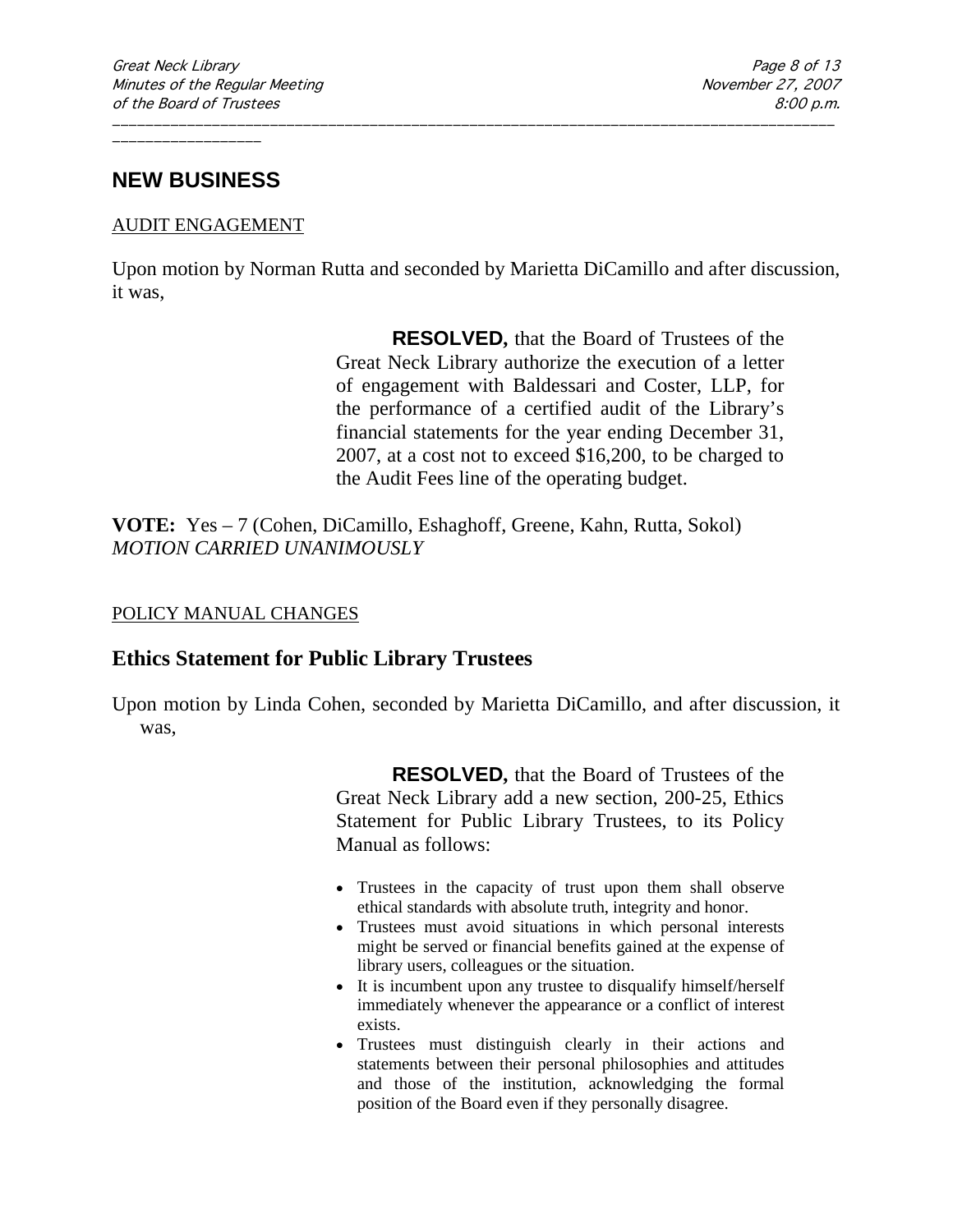- A Trustee must respect the confidential nature of library business while being aware of and in compliance with applicable laws governing freedom of information.
- Trustees must be prepared to support to the fullest the efforts of librarians in resisting censorship of library materials by groups or individuals.
- Trustees who accept the library board responsibilities are expected to perform all of the functions of library trustees

(Adapted from the Association for Library Trustees and Advocates (ALTA), a division of the American Library Association)

Trustee Sokol would like an open discussion on the meaning of *"Trustees must distinguish clearly in their actions and statements between their personal philosophies and attitudes and those of the institution…*". President Kahn directed that this be brought up at the Policy Committee.

\_\_\_\_\_\_\_\_\_\_\_\_\_\_\_\_\_\_\_\_\_\_\_\_\_\_\_\_\_\_\_\_\_\_\_\_\_\_\_\_\_\_\_\_\_\_\_\_\_\_\_\_\_\_\_\_\_\_\_\_\_\_\_\_\_\_\_\_\_\_\_\_\_\_\_\_\_\_\_\_\_\_\_\_\_\_\_

**VOTE:** Yes **–** 7 (Cohen, DiCamillo, Eshaghoff, Greene, Kahn, Rutta, Sokol) *MOTION CARRIED UNANIMOUSLY* 

## **Conflict of Interest**

Upon motion by Linda Cohen, [not seconded], and after discussion, it was,

**RESOLVED,** that the Board of Trustees of the Great Neck Library add a new section, 500-85, Conflict of Interest, to its Policy Manual as follows:

#### **I. Obligations of Trustees and Employees**

Trustees and employees of the Library have an obligation to conduct business within guidelines that prohibit actual, potential or perceived conflicts of interest. This policy establishes the framework within which the Library is to be governed and is to operate. The purpose of these guidelines is to provide both general and specific direction so that employees and trustees can be made aware of the acceptable standards of operation adopted by the Board of Trustees; the guidelines, further, are to serve as a promulgation of the required observances necessary to avoid conflicts of interest or the appearance of conflicts of interest.

#### **II. Duties to Disclose**

If an employee or trustee believes he or she may possess any influence regarding transactions involving purchases, contracts or leases such that he/she (or a family member) may directly or indirectly gain financially, he/she possesses a duty to disclose to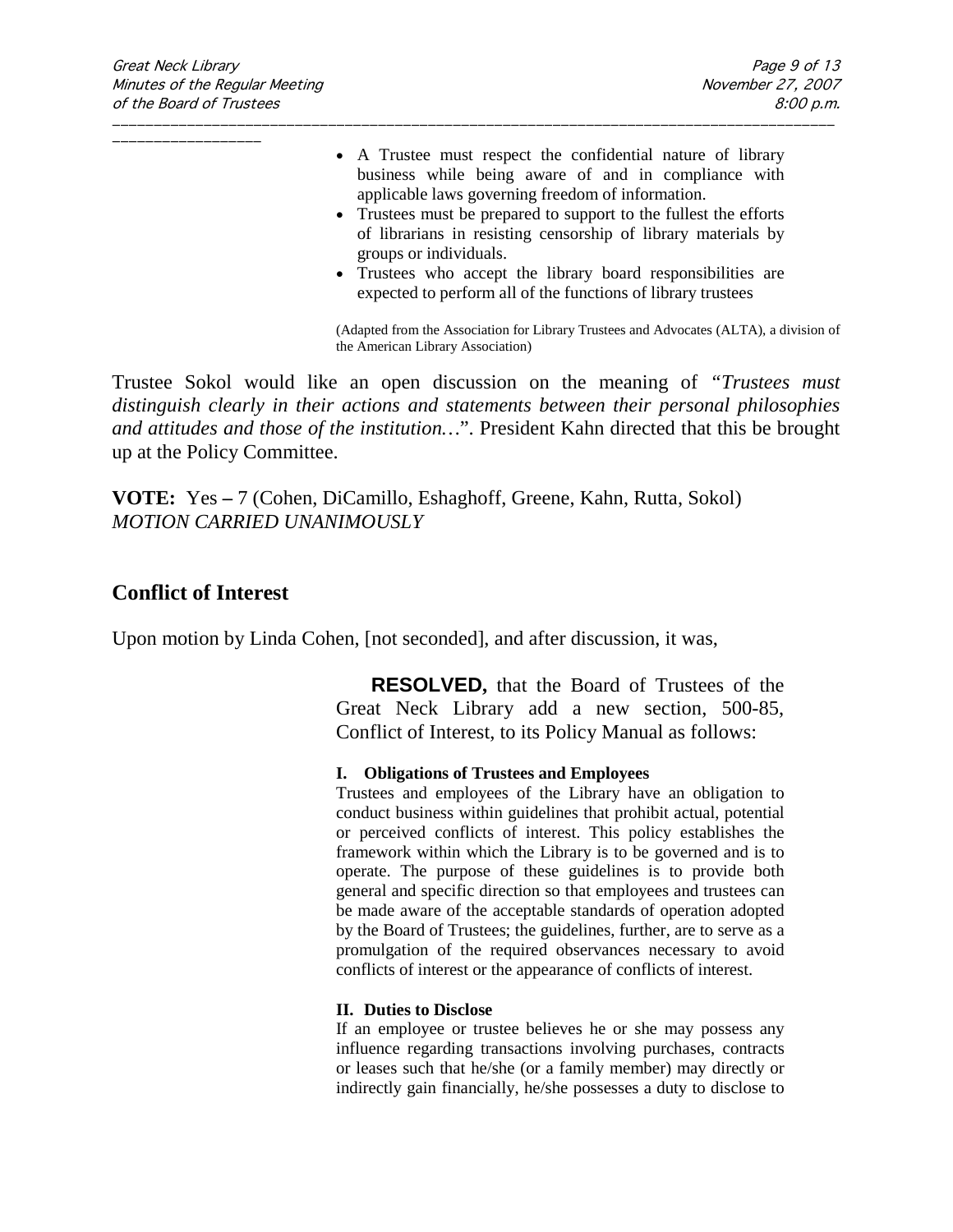the President or other Officer of the Board, the existence of any such actual or potential conflict of interest.

#### **III. Conflict of Interest**

\_\_\_\_\_\_\_\_\_\_\_\_\_\_\_\_\_\_\_\_\_\_\_\_\_\_\_\_\_\_\_\_\_\_\_\_\_\_\_\_\_\_\_\_\_\_\_\_\_\_\_\_\_\_\_\_\_\_\_\_\_\_\_\_\_\_\_\_\_\_\_\_\_\_\_\_\_\_\_\_\_\_\_\_\_\_\_

An actual or potential conflict of interest occurs when an employee or trustee is in a position to influence a decision that may result in a personal gain for the employee or trustee or for a family member (spouse, children, siblings, parents or in-laws) of the employee or trustee as a result of an actual or intended transaction of the Library that may result in personal gain. A trustee or employee is to be deemed to have an interest in an actual or proposed transaction if he/she has a financial interest in it, or has a financial interest in any organization involved in the proposed transaction, or holds a position as trustee, director, majority shareholder, or principal officer in any such organization or receives any direct or indirect remuneration, gifts or favors in conjunction with the actual or proposed transaction.

#### **IV. Existence of a Conflict of Interest**

a) A prospective trustee or employee shall complete an "Affirmation of Compliance" which solicits information regarding past or present business dealings with the Library. If the applicant responds in the affirmative, the Board shall be notified by the Nominating Committee or Director prior to appointment of the trustee or employee.

b) Following disclosure by a current trustee or employee of an interest in a proposed transaction, the interested person shall absent himself from the Board or Committee meeting while the nature and the amount of the financial interest is discussed. The remaining disinterested Board or Committee members shall determine by a majority vote if a conflict of interest is deemed to exist.

#### **V. Procedures for Addressing a Conflict of Interest**

a) If it is determined that a conflict of interest exists, the Board shall determine by a majority vote of the disinterested directors whether the transaction is in the Library's best interest and is fair and reasonable to the Library. The Board shall also make its determination as to whether to enter into the subject transaction or arrangement notwithstanding the found conflict of interest.

b) If the Board determines that the transaction is not in the Library's best interest, members of the Board either annul the transaction or explore an alternative remedy which would not give rise to the conflict of interest.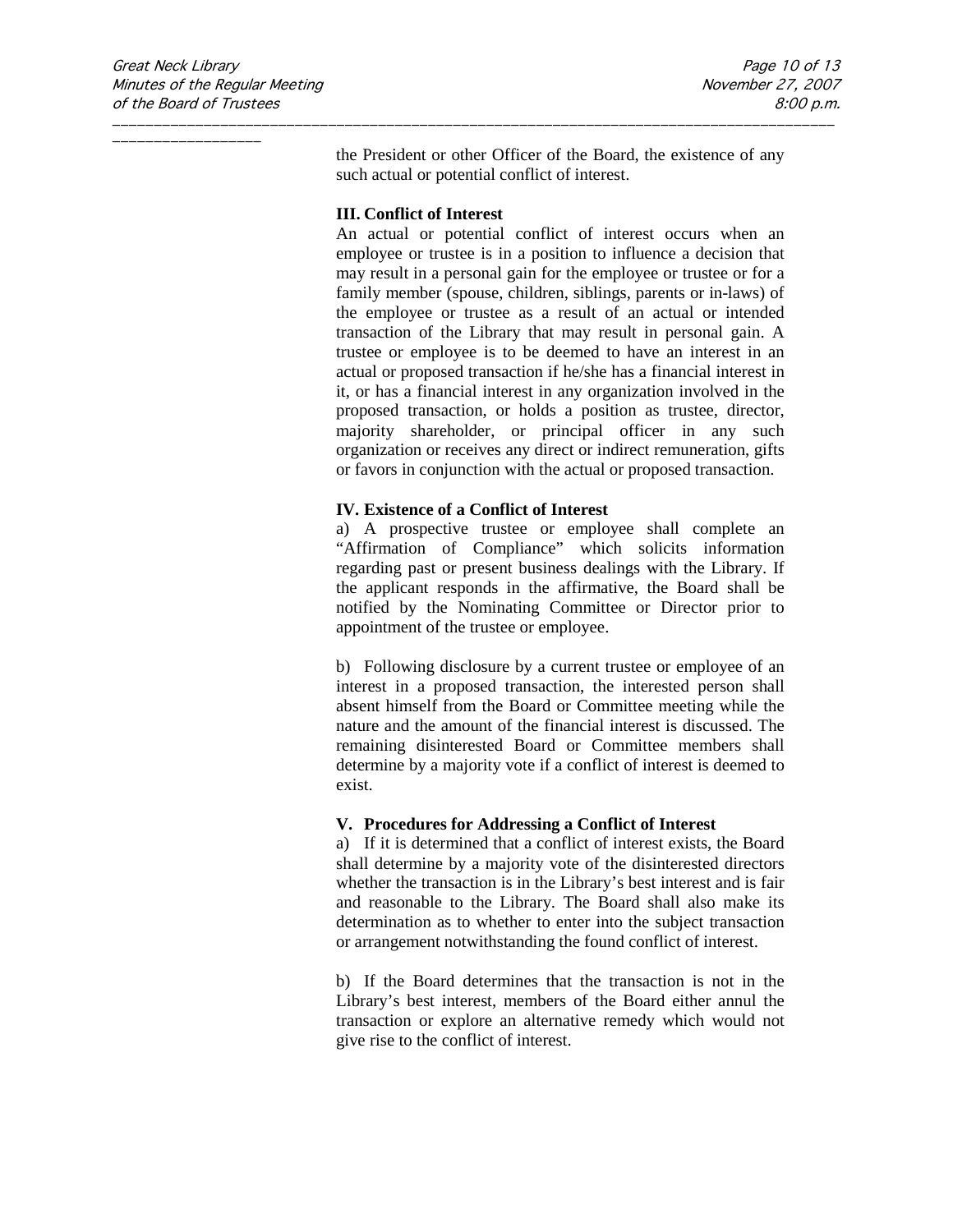#### **VI. Violation of the Conflict of Interest Policy**

\_\_\_\_\_\_\_\_\_\_\_\_\_\_\_\_\_\_\_\_\_\_\_\_\_\_\_\_\_\_\_\_\_\_\_\_\_\_\_\_\_\_\_\_\_\_\_\_\_\_\_\_\_\_\_\_\_\_\_\_\_\_\_\_\_\_\_\_\_\_\_\_\_\_\_\_\_\_\_\_\_\_\_\_\_\_\_

If the Board has reasonable cause to believe that a trustee, officer or employee has failed to disclose an actual or potential conflict of interest, it shall inform the individual of the basis for its belief and allow the person an opportunity to explain the alleged failure to disclose. If the Board is not satisfied with the explanation posited, it is to be permitted to undertake whatever action deemed warranted by it to include, by the adoption of a resolution, the dismissal of the trustee from the Board or a dismissal of the staff member found to have failed to disclose an actual or potential conflict of interest.

#### **VII. Annual Statement**

a) Each trustee and employee shall annually sign a statement which affirms that such person has received a copy of the conflict of interest policy, has read the policy and has agreed to comply with the policy.

b) Each trustee shall sign a disclosure statement at year-end as provided by the Library's certified public accountants.

Although not opposed to a conflict of interest policy, some Trustees felt that this policy required more than one public airing. There were questions on who would prepare the disclosure statement and what is to be disclosed. At this point, Trustee Sokol asked for the proposed "Airing Policy Change" which was tabled at the February 27, 2007, Board meeting to be resurrected. It will be placed on the agenda for the December Board meeting.

#### *Public Comments: Marianna Wohlgemuth*

Upon motion by Andrew Greene, seconded by Norman Rutta, and after discussion, it was,

> **RESOLVED,** that the Board of Trustees of the Great Neck Library table the Conflict of Interest policy for further discussion.

**VOTE:** Yes **–** 7 (Cohen, DiCamillo, Eshaghoff, Greene, Kahn, Rutta, Sokol) *MOTION CARRIED UNANIMOUSLY*

## **Gifts**

Upon motion by Andrew Greene, seconded by Marietta DiCamillo, and after discussion, it was,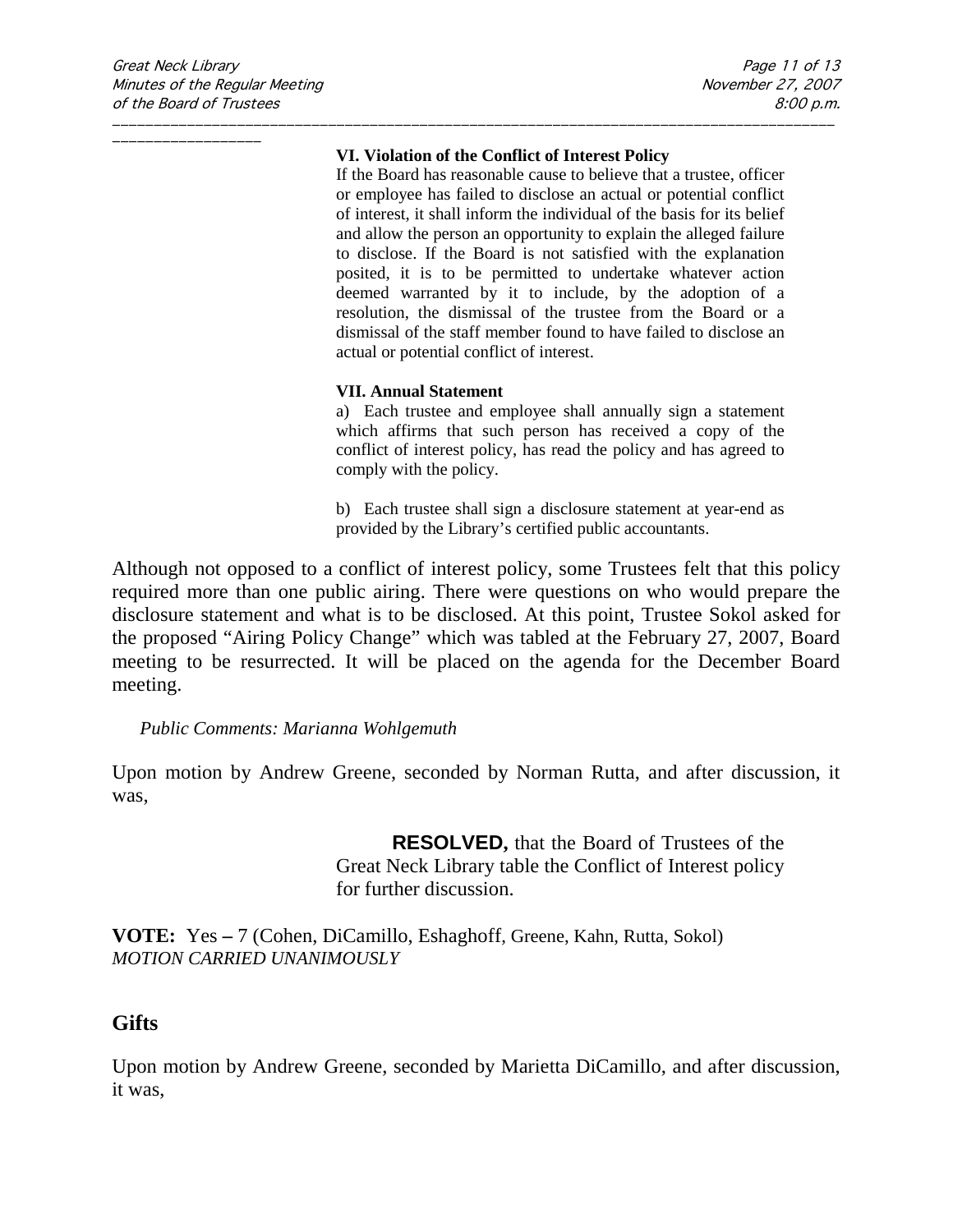**RESOLVED,** that the Board of Trustees of the Great Neck Library amend its Policy Manual, Section 1200, Gifts, to include: "All donations to the Library with a value of \$100 or more are accepted publicly by the Library Board at a Board meeting by resolution."

Trustee Greene, member of the Policy Committee, indicated that publicly accepting a gift would be expressing gratitude in a formal way and as a legal matter when someone tenders a gift, it is not a gift unless it is accepted. The Library should publicly accept any gift that is tendered or else it could be revocable.

\_\_\_\_\_\_\_\_\_\_\_\_\_\_\_\_\_\_\_\_\_\_\_\_\_\_\_\_\_\_\_\_\_\_\_\_\_\_\_\_\_\_\_\_\_\_\_\_\_\_\_\_\_\_\_\_\_\_\_\_\_\_\_\_\_\_\_\_\_\_\_\_\_\_\_\_\_\_\_\_\_\_\_\_\_\_\_

*Public Comments: Marianna Wohlgemuth*

**VOTE:** Yes **–** 7 (Cohen, DiCamillo, Eshaghoff, Greene, Kahn, Rutta, Sokol) *MOTION CARRIED UNANIMOUSLY* 

### PUBLIC LIBRARY ASSOCIATION (PLA) CONFERENCE

Upon motion by Martin Sokol, seconded by Linda Cohen, and after discussion, it was,

**RESOLVED,** that the Board of Trustees of the Great Neck Library authorize the attendance of three members of the professional staff at the Public Library Association Conference to be held in Minneapolis from March 25-29, 2008, at a cost not to exceed \$5,301 to be charged to the Travel/Conference line of the operating budget.

**VOTE:** Yes **–** 7 (Cohen, DiCamillo, Eshaghoff, Greene, Kahn, Rutta, Sokol) *MOTION CARRIED UNANIMOUSLY*

#### COLLECTION OF OVERDUE MATERIALS

At a past Finance Committee meeting, Trustee Rutta had asked Interim Director Weir to collect information on using a collection agency to recover money for fines and unreturned library materials. Information was obtained on Unique Management Services, a collection agency that specializes in securing library material return or payment for lost material.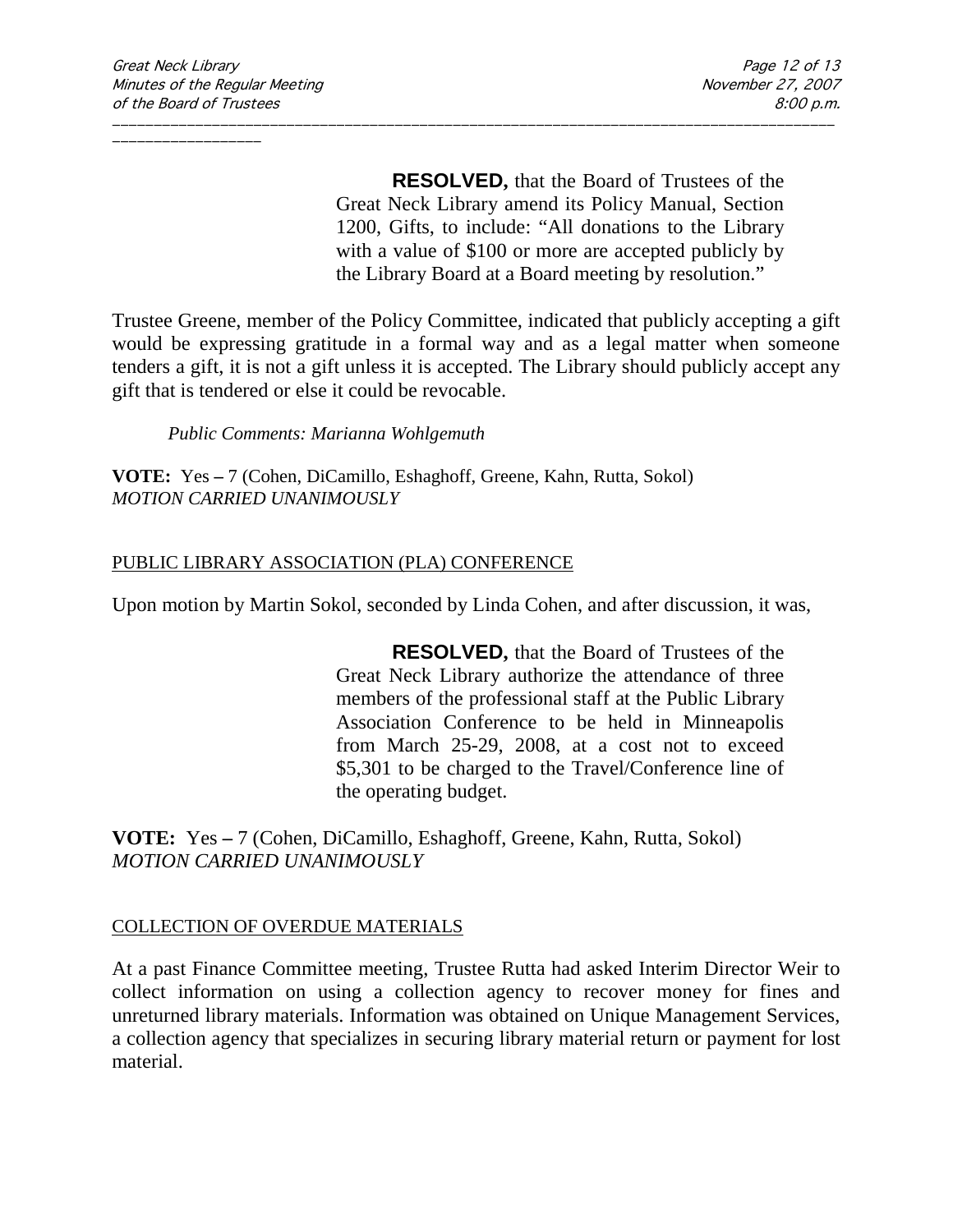\_\_\_\_\_\_\_\_\_\_\_\_\_\_\_\_\_\_ Over the past seven years, it has cost the Library \$100,000 for unreturned library materials and fines which have not been paid.

\_\_\_\_\_\_\_\_\_\_\_\_\_\_\_\_\_\_\_\_\_\_\_\_\_\_\_\_\_\_\_\_\_\_\_\_\_\_\_\_\_\_\_\_\_\_\_\_\_\_\_\_\_\_\_\_\_\_\_\_\_\_\_\_\_\_\_\_\_\_\_\_\_\_\_\_\_\_\_\_\_\_\_\_\_\_\_

Trustee Eshaghoff suggested that the library generates a friendly but more personal letter reminding them that their account will be suspended.

Trustee Cohen was concerned that having a policy of using a collection agency would be a major change in policy for the Library and the Committee and the Board should think this through very carefully.

Director Weir was instructed to find out if our neighboring libraries of Port Washington, Manhasset and Roslyn use collection agencies.

The Policy Committee was charged with discussing the idea of using a collection agency as well as offering periodic amnesty and with bringing back a recommendation to the Board.

## PARKVILLE BRANCH HOURS

The hours of the Parkville Branch will be extended beginning January 2008. New hours will be  $10:00$  a.m.  $-9:00$  p.m. on Wednesdays.

## **CORRESPONDENCE** (attached)

Norman Roland was not present to speak to his letter of October 21, 2007.

## **OPEN TIME**

Frank Phillips inquired about the status of the Main Building renovation. President Kahn explained that progress is being made behind the scene – negotiations between lawyers of the Library and the Sewer District to acquire additional parking spaces, and negotiations with the architects to settle old debt.

Building Chair Sokol reiterated that the process was moving too slow and, as Chair, has not been told in details what is going on.

## **ADJOURNMENT**

On motion by Norman Rutta and seconded by Marietta DiCamillo, the meeting was adjourned at 10:00 p.m.

Respectfully submitted,